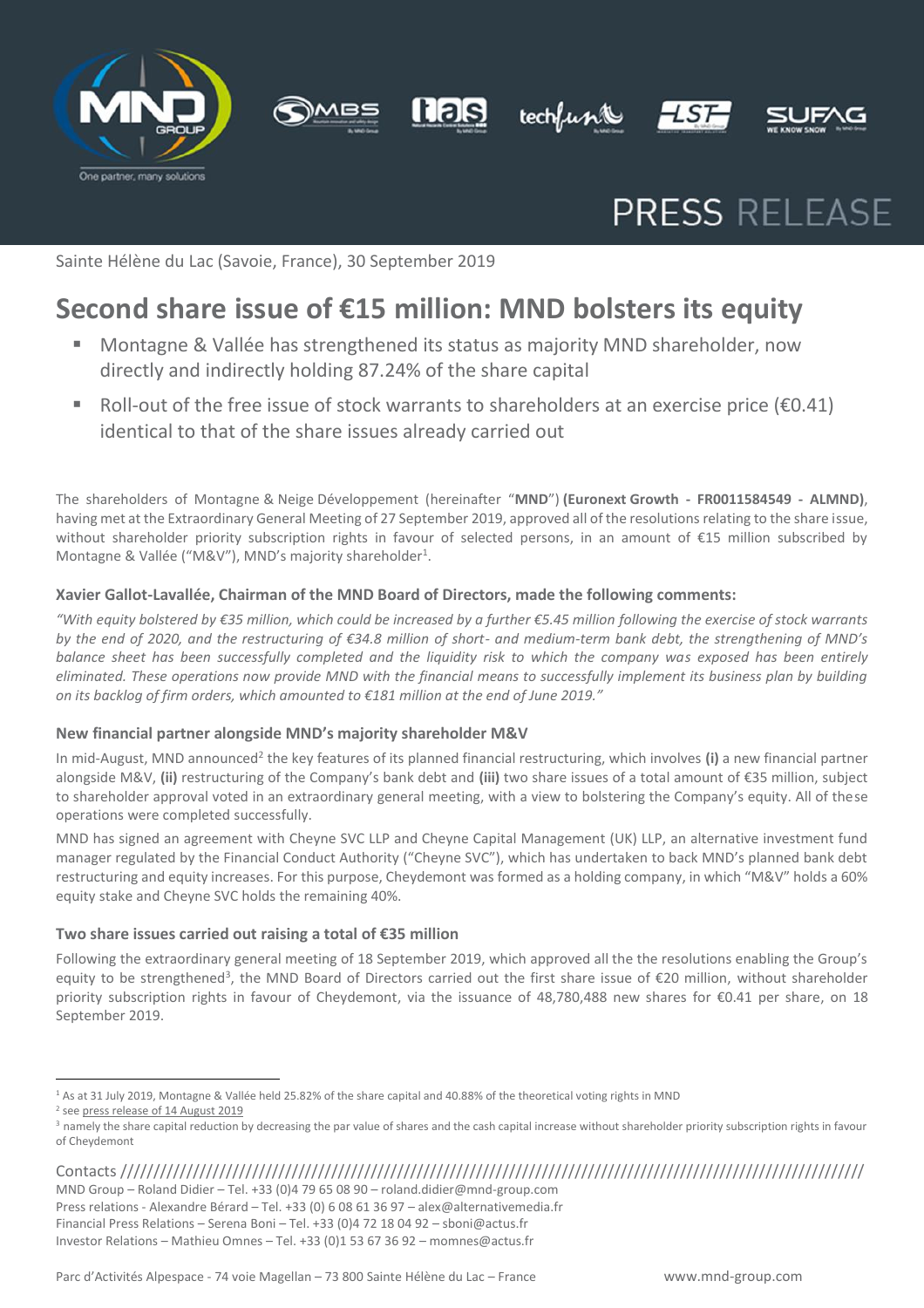

During the extraordinary general meeting of shareholders held on 27 September 2019, the shareholders approved the resolutions relating to the second share issue without shareholder priority subscription rights in favour of M&V, for an amount of €15 million, also at a price of €0.41 per share.

techlunt

At the end of this general meeting, the MND Board of Directors carried out the second share issue of €15 million, via the issuance of 36,585,366 new shares to M&V for a price of €0.41 per share, through the offsetting of receivables (in order to enable MND to finance its short-term operating requirements, in August 2019 M&V granted a bridge loan of a total principal amount of €15 million).

As a reminder, as part of these operations, on 6 August 2019 the French Financial Markets Authority (AMF) granted an exemption to the mandatory submission of a public tender offer pursuant to Article 234-9-2 of its General Regulation (recapitalisation of a company undergoing proven financial difficulties, subject to the approval of the general meeting of shareholders).

| Breakdown of share capital and voting rights after M&V share issue on 27 September 2019 |                         |          |                                   |                 |
|-----------------------------------------------------------------------------------------|-------------------------|----------|-----------------------------------|-----------------|
| <b>Shareholders</b>                                                                     | <b>Number of shares</b> | Equity % | <b>Number of voting</b><br>rights | Voting rights % |
| Montagne et Vallée:                                                                     | 41,584,270              | 39.71%   | 46,583,174                        | 42.46%          |
| <b>AUDACIA</b>                                                                          | 999,364                 | 0.95%    | 999,368                           | 0.91%           |
| Cheydemont                                                                              | 48,780,488              | 46.58%   | 48,780,488                        | 44.46%          |
| <b>Subtotal M&amp;V</b>                                                                 | 91,364,122              | 87.24%   | 96,363,030                        | 87.83%          |
| <b>EQUITY 5</b>                                                                         | 85.500                  | 0.08%    | 165,500                           | 0.15%           |
| <b>PUBLIC</b>                                                                           | 13,175,978              | 12.58%   | 13,189,608                        | 12.02%          |
| <b>TREASURY SHARES</b>                                                                  | 103.768                 | 0.10%    |                                   |                 |
| <b>TOTAL</b>                                                                            | 104.729.368             | 100.00%  | 109.718.138                       | 100.00%         |

#### **Change in the breakdown of capital following the second share issue carried out on 27 September 2019**

Following this second share issue, it is planned that M&V will cancel its pledge to buy the 999,360 preference shares (2012 PS) managed by Audacia on behalf of their holders. The agreed buyback price is €0.45 per 2012 preference share, which is slightly above the expected share issue price in view of priority preference share dividends. Initially, the buyback price was set at around €3 per 2012 preference share.

M&V has pledged to convert these preference shares into ordinary shares before MND's AGM, expected to be held late December.

#### **Free issue of stock warrants to all shareholders (except M&V and Cheydemont) on 4 October 2019**

During the Extraordinary General Meeting of 18 September 2019, the MND shareholders approved the planned free issue of stock warrants, at the rate of one stock warrant per share to each shareholder, after the second share issue carried out on 27 September 2019.

These stock warrants will be exercisable from date of issue until 31 December 2020 by subscribing to one new share at €0.41, i.e. the same price as for the aforementioned share issues, in order to enable the MND shareholders to also participate in this project to strengthen equity.

These stock warrants will be negotiable and an application to be admitted for trading on Euronext Paris's Euronext Growth market will be submitted as of 4 October 2019.

M&V and Cheydemont hereby undertake to refrain from subscribing to the free stock warrants issue in respect of the shares they hold as at issue date.

Based on the shareholder breakdown as at 14 August 2019 and that of the planned transactions, exercise of all stock warrants issued would raise a further €5.45 million in capital. This transaction, which is valued at less than €8 million, will not give rise to a prospectus approved by the French financial markets authority ("AMF").

A BALO opinion (French journal of mandatory legal notices) and a press release detailing the terms of this free allocation of stock warrants will be published on Wednesday 2 October 2019, before the opening of Euronext Paris.

Contacts ///////////////////////////////////////////////////////////////////////////////////////////////////////////////// MND Group – Roland Didier – Tel. +33 (0)4 79 65 08 90 – [roland.didier@mnd-group.com](mailto:roland.didier@mnd-group.com) Press relations - Alexandre Bérard – Tel. +33 (0) 6 08 61 36 97 – alex@alternativemedia.fr Financial Press Relations – Serena Boni – Tel. +33 (0)4 72 18 04 92 – [sboni@actus.fr](mailto:sboni@actus.fr) Investor Relations – Mathieu Omnes – Tel. +33 (0)1 53 67 36 92 – [momnes@actus.fr](mailto:momnes@actus.fr)